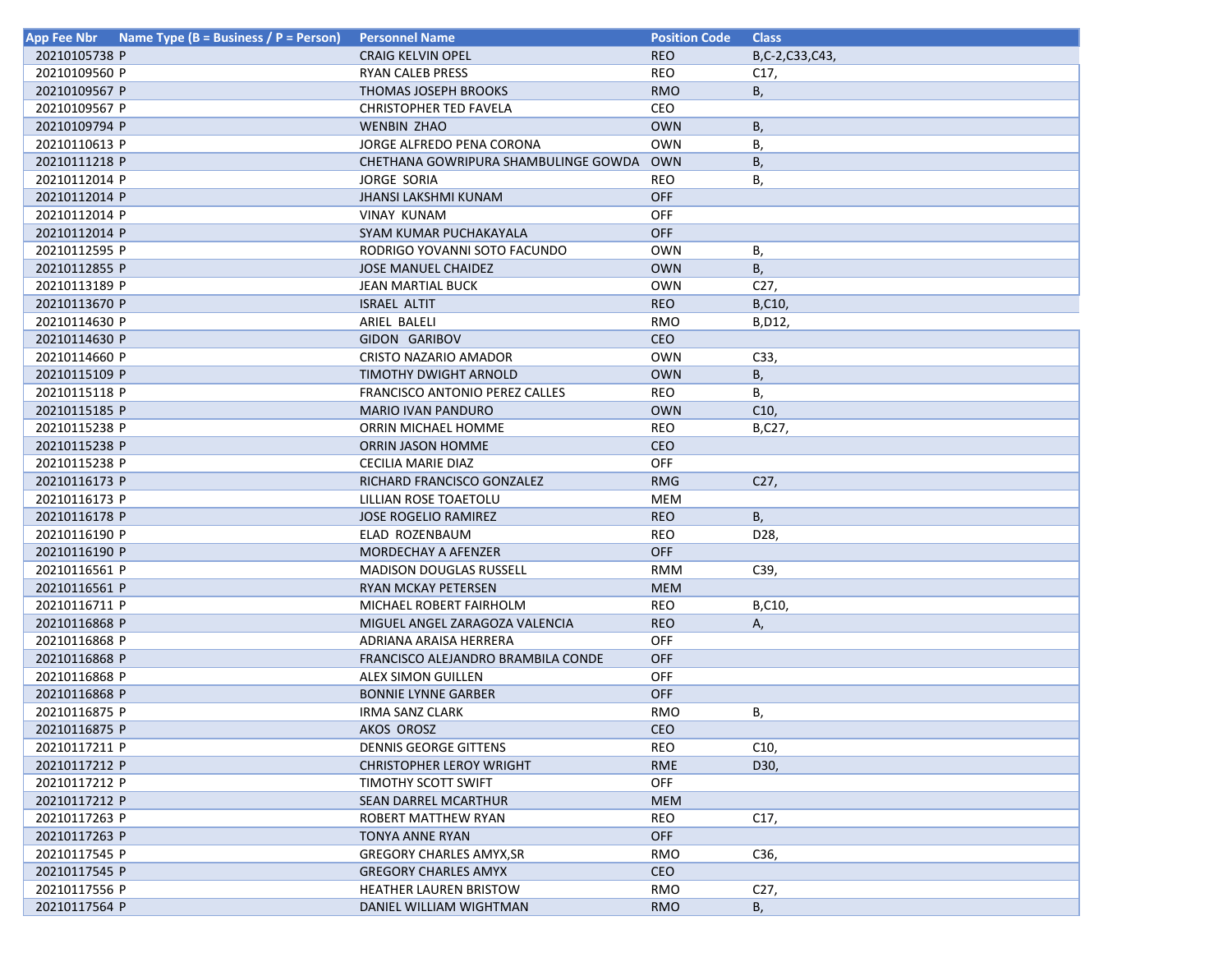| 20210117564 P                  | THAI TRONG NGUYEN                                  | CEO                      |                   |
|--------------------------------|----------------------------------------------------|--------------------------|-------------------|
| 20210117564 P                  | ANGELICA TRAN NGUYEN                               | OFF                      |                   |
| 20210117927 P                  | <b>CESAREO REYNA HERNANDEZ</b>                     | <b>OWN</b>               | C <sub>27</sub> , |
| 20210117984 P                  | CHRISTIAN BRANDON AYALA                            | <b>OWN</b>               | $C-8$ ,           |
| 20210118075 P                  | EMIGDIO MENDOZA GARCIA                             | <b>OWN</b>               | C54,              |
| 20210118076 P                  | MICHAEL GARCIA                                     | <b>OWN</b>               | $C-6$             |
| 20210118077 P                  | <b>CESAR ROBERTO RIVAS LOPEZ</b>                   | <b>REO</b>               | В,                |
| 20210118079 P                  | OSWALDO SANCHEZ                                    | <b>OWN</b>               | C <sub>13</sub>   |
| 20210118082 P                  | RODOLFO LOPEZ                                      | REO                      | В,                |
| 20210118082 P                  | <b>ISRAEL LOPEZ</b>                                | <b>OFF</b>               |                   |
| 20210118082 P                  | VICENCIO RICARDO LOPEZ                             | <b>OFF</b>               |                   |
| 20210118085 P                  | PATRICK BRITT WRIGHT                               | <b>OWN</b>               | C10,              |
| 20210118086 P                  | JUAN JOSE GARCIA LOPEZ                             | OWN                      | C <sub>15</sub> , |
| 20210118088 P                  | ANTHONY ZHAO                                       | <b>OWN</b>               | B,                |
| 20210118090 P                  | ANTONIO CORONEL CHAIDEZ                            | <b>OWN</b>               | C10,              |
| 20210118091 P                  | CHRISTIAN ABAD JUAREZ                              | <b>OWN</b>               | В,                |
| 20210118094 P                  | EVGHENII SAVCENCO                                  | <b>OWN</b>               | В,                |
| 20210118095 P                  | STEPHEN LAYNE CRUTCHFIELD                          | <b>REO</b>               | <b>B</b> ,        |
| 20210118098 P                  | THOMAS JOHN STURM                                  | <b>REO</b>               | C51,              |
| 20210118099 P                  | <b>ISRAEL ALBERTO PEREZ LOPEZ</b>                  | <b>REO</b>               | C10,              |
| 20210118101 P                  | OBEL ELIAS RIVAS GARCIA                            | OWN                      | В,                |
| 20210118103 P                  | BRANDON YOEL JIMENEZ VALENZUELA                    | <b>OWN</b>               | C36,              |
|                                |                                                    | <b>OWN</b>               |                   |
| 20210118104 P                  | CHAD DAVID ELLIOTT                                 | <b>REO</b>               | C53,<br>C10,      |
| 20210118106 P<br>20210118191 P | <b>WILLIAM MORALES</b><br>FRANCISCO SANTIAGO LOPEZ | <b>OWN</b>               |                   |
|                                |                                                    |                          | D28,              |
| 20210118195 P<br>20210118282 P | ALBINO CORTES SORIANO                              | <b>REO</b><br><b>OWN</b> | C39,              |
|                                | KENNETH OMONDI OCHOLA                              |                          | C27,              |
| 20210118446 P                  | JONATHAN KENNETH COOPER                            | <b>RMO</b>               | C39,              |
| 20210118446 P                  | MARDOCHE COHEN                                     | CEO                      |                   |
| 20210118482 P                  | <b>GUS MICHAEL LAZROVICH, JR</b>                   | <b>QPT</b>               | C12,              |
| 20210118482 P                  | NICKOLAS SAMUEL LAZROVICH                          | <b>GPT</b>               |                   |
| 20210118581 P                  | AHMED MUDHAFAR ALBOJAMAL                           | <b>OWN</b>               | C38,              |
| 20210118608 P                  | ALEJANDRO ZARATE                                   | <b>REO</b>               | C17,              |
| 20210118615 P                  | <b>DUSTIN CURTIS MOORE</b>                         | <b>OWN</b>               | C33,              |
| 20210118621 P                  | JUAN CARLOS ESCAMILLA RUIZ                         | <b>REO</b>               | В,                |
| 20210118622 P                  | <b>HERON RUIZ</b>                                  | <b>REO</b>               | C39,              |
| 20210118628 P                  | <b>BRIAN ALBERTO PEREZ</b>                         | REO                      | В,                |
| 20210118641 P                  | RITO VELAZQUEZ DE LA CRUZ                          | <b>REO</b>               | Β,                |
| 20210118678 P                  | <b>HECTOR MUNOZ OLIVARES</b>                       | <b>REO</b>               | C21, C12,         |
| 20210118678 P                  | VICTOR JESUS GARCIA MUNOZ                          | <b>OFF</b>               |                   |
| 20210118732 P                  | THAD MARK OSTRANDER                                | OWN                      | C42,              |
| 20210118733 P                  | ADAN BARAJAS                                       | <b>OWN</b>               | В,                |
| 20210118734 P                  | ARNULFO PEREZ                                      | <b>OWN</b>               | $C-8$ ,           |
| 20210118735 P                  | ARBINDER SINGH DHAK                                | <b>REO</b>               | $C-7,$            |
| 20210118735 P                  | SHERRY DHAK                                        | OFF                      |                   |
| 20210118736 P                  | JOSE ISIDRO PALOMARES RODRIGUEZ                    | <b>OWN</b>               | C46,              |
| 20210118737 P                  | JOSE ALONSO ROMO GONAZALEZ                         | RMG                      | C <sub>20</sub>   |
| 20210118738 P                  | MICHAEL SCOTT BRADFORD                             | <b>REO</b>               | C <sub>15</sub>   |
| 20210118738 P                  | SUZANNE DENISE SIINO                               | <b>OFF</b>               |                   |
| 20210118739 P                  | ZACHARY SCOTT ECKEL                                | <b>REO</b>               | C36,              |